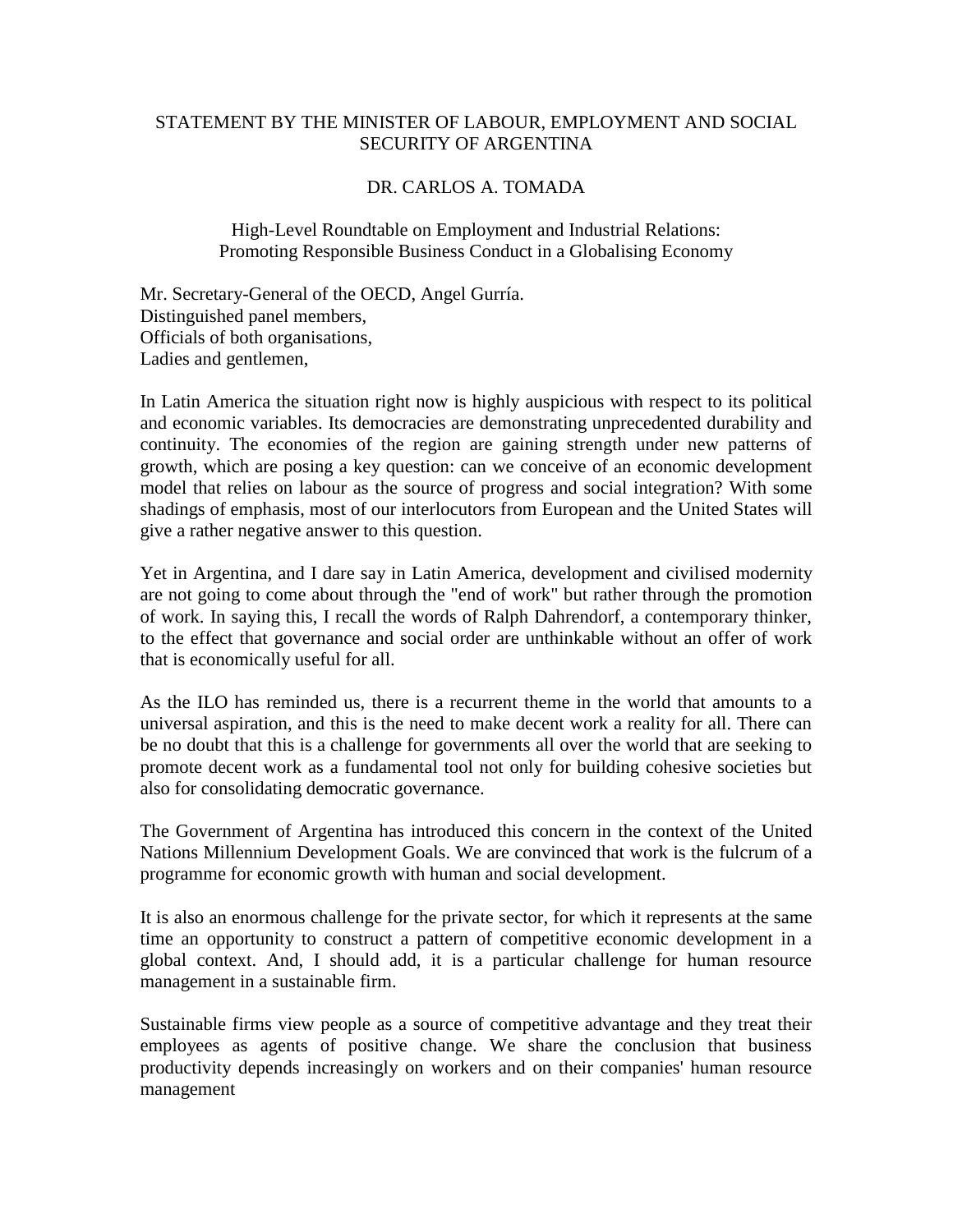Yet growing economic globalisation has had adverse fallout for workers in most countries of the world, especially the less-developed ones, which include those of Latin America. Declining labour standards, employment instability, low wages, the lack of social protection, long working days, and the exploitation of child labour are just some of the most alarming results of the neoliberal policies that have been applied in my region.

Inequity is not just an ethical issue; it is also one of the greatest barriers to economic and social development.

Market institutions have betrayed serious shortcomings over recent decades in correcting these social imbalances. As early as 1944, the Philadelphia Declaration insisted that labour is not a commodity. Today there is a renewed worldwide consensus around the notion that there can be no fair globalisation with decent work.

Corporate social responsibility or "CSR" policies constitute an interesting strategic response by the world's private sector to the challenges posed by globalisation. The growing interdependence of markets, communities and people is such that a business vision focused solely on profitability is now too narrow.

Businesses can no longer hope to create long-term value without taking into account the social, economic and environmental impacts of their activities, for it is their management of these impacts that will allow them to reduce costs and control risks.

The shifting perception of the role of business that underlies CSR responds to the central message of sustainable development, the principal tenet of which is that the objectives of economic growth, social cohesion and environmental protection are intrinsically interrelated.

The international community has some very useful instruments that can reorient business activities, and those instruments are the focus of our attention today.

We have before us the opportunity to compare, debate, analyse and develop the contents of two very important instruments: the OECD Guidelines for Multinational Enterprises, to which Argentina has subscribed, and the Tripartite Declaration of Principles concerning Multinational Enterprises and Social Policy, adopted by the ILO Governing Body at its 204th meeting in November 1977. Both of these were revised in 2000.

When we compare the Guidelines and the ILO Declaration what stand out are their points of coincidence.

The OECD again takes up the values of freedom of association, the right to collective bargaining and, as an indispensable prerequisite, the right to information. It also insists on the commitment that all multinational enterprises must assume with respect to their economic, social, labour and environmental surroundings, because of the high impact of their presence on the host country.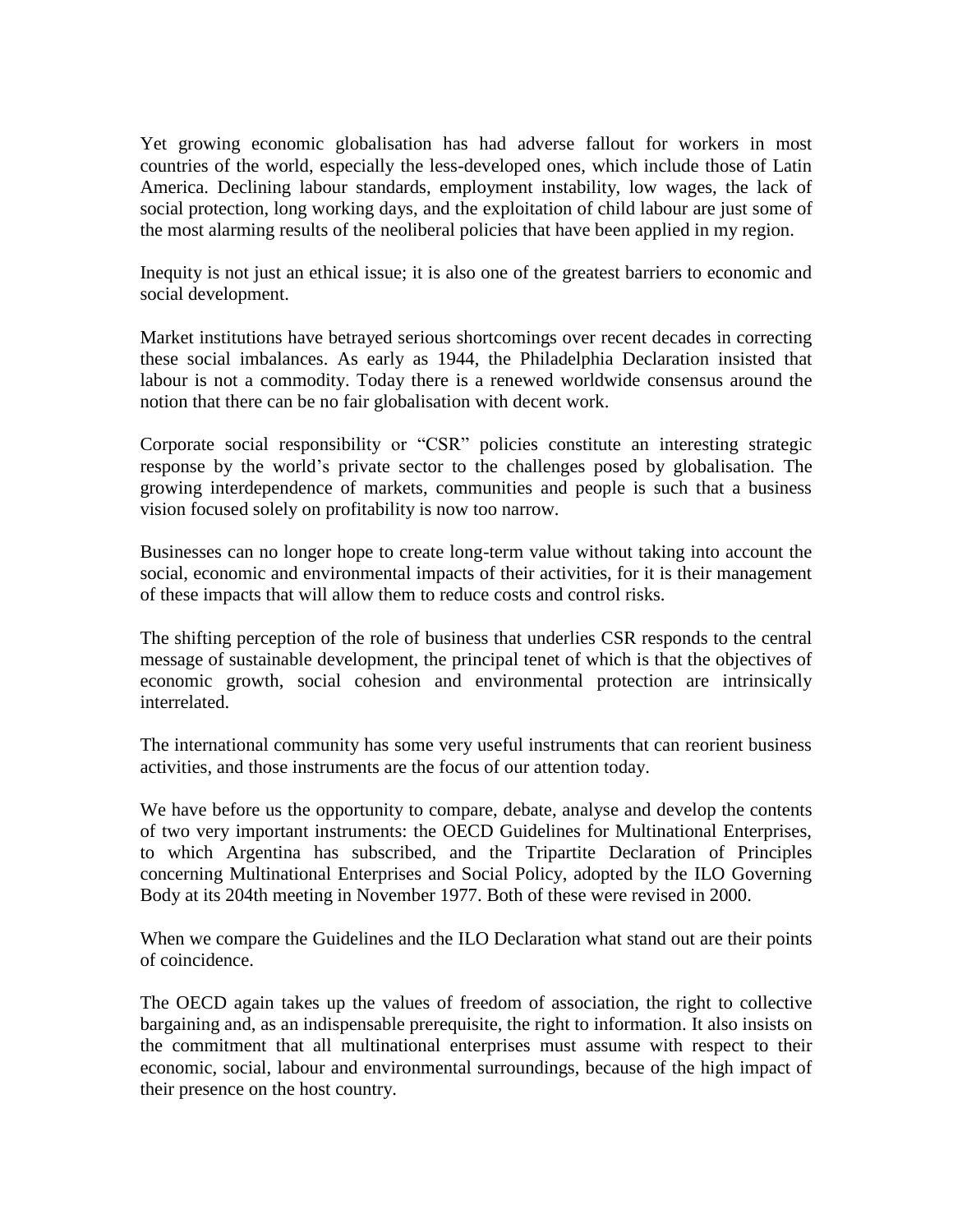One point in common between the OECD guidelines and the ILO declaration has to do with the voluntary nature of corporate social responsibility, and the voluntary nature of the guidelines.

This brings me to the value of consensus and the value of the ILO methodology for ensuring compliance with its standards and decisions.

Consensus must be accompanied by political will, and political will in turn must be accompanied by clear objectives about what we want to achieve and what we must achieve in order to have a world that is fairer for everyone.

I want to point out that, while the general principles of CSR are set out in this framework of international initiatives, their contents cannot be the same in all countries of the world. The need to adapt CSR to the conditions in which each nation is developing explains why in Argentina the contents relating to the labour dimension have been receiving increasing attention in the agenda for public debate, along with the importance accorded to work in the definition of national economic and social development policies.

In the labour field, it is clear that, with the convergence of globalisation and the restructuring of production and distribution systems, the indiscriminate liberalisation of trade, both regionally and globally, the flexibility policies that have been adopted over the past decade, and the failure of the State to fulfil its supervisory role, the result is that labour standards and working conditions have deteriorated.

Thus, since May 2003 we have been working to raise awareness and to promote strict respect for the principles of decent work in all firms, regardless of their size or sector of activity, in order to pursue a sustainable path in this globalised world.

However incipient or relative it may be, the notion of CSR is a useful one for moving forward with equity. It is universally accepted that the socially responsible enterprise will not use layoffs as a first resort for reducing costs. Nor will it confine itself to complying with international labour rights incorporated into national provisions, but will instead invest in training its workers and improving working conditions. It will allow its workers to organise, and will not discriminate in any way. Its pay, benefits and career policies will be designed to upgrade the skills of its workers and allow them to achieve their full potential. It will also take great care to ensure health and safety in the workplace.

These basic points of departure and this respect for fundamental labour rights are essential of course, but in our country and in our region the scope of informal employment is still one of the most serious problems facing the labour market. And the other great social deficit that must still be addressed is to make more employable those workers who find themselves unemployed or working in marginal or low-productivity jobs.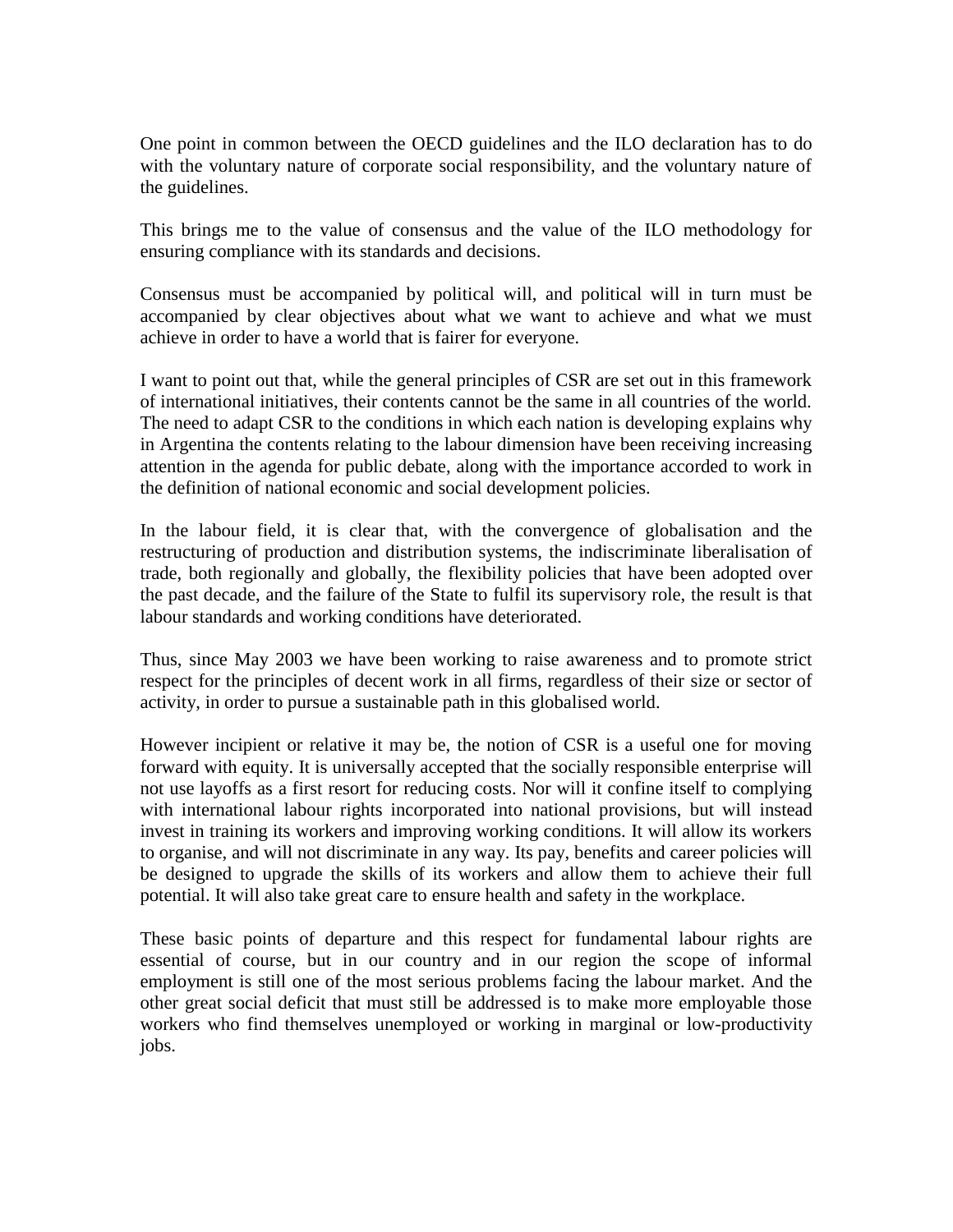In Argentina, the Ministry of Labour has spearheaded the "Network for Corporate Social Responsibility and Decent Work" to promote a culture of quality in work and to foster social dialogue as a condition for developing an inclusive, sustainable and competitive economy. The Network embraces more than 100 leading business firms and associations, with the support of public and private universities and academic institutions and civil society organisations, and the sponsorship of ECLAC, UNDP and ILO.

It seeks to raise awareness among the social partners by championing the concept of a sustainable enterprise that strives to internalise policies to promote decent work through a combination of government policies and social responsibility policies embodied in innovative programmes that are jointly designed and implemented. This represents a new approach to managing public policies by fostering private-public synergy that will take us beyond the old confrontations between State and market.

After nearly 3 years, this network of social stakeholders succeeded in putting together a Commitment to Corporate Social Responsibility and Decent Work, which it signed in 2007 in the presence of the President of Argentina, with the intention to move beyond mere compliance with labour legislation and to give explicit recognition to the ethical dimension of labour relations, and to promote more and better work with equal opportunities.

The Network has mounted a programme targeted at young people from vulnerable groups, by offering them opportunities to complete their studies and to acquire vocational training certified by the State and by the member companies, while our Public Employment Office and society organisations act as a national platform for labour intermediation.

At the same time we have designed, jointly and on the basis of a shared vision, a manual to encourage industries to adopt minimum contracting and procurement standards that will ensure respect for labour and social obligations, with a system of audits to assess the performance of suppliers and contractors, as well as the design of a programme for training suppliers. The insistence on high-quality products and services must be accompanied by high-quality employment.

On another front, we are working jointly with the business and labour partners to develop a collective bargaining model that will improve the contents of agreements and facilitate dispute settlement through a training programme for union and business negotiators, focused on building trust.

After three years of intensive effort by the Ministry of Labour and other areas of the national government to encourage corporate social responsibility, our society is beginning to realise that the development of productive strategies to generate high-quality employment is the engine of business and national development, and that measures of inclusion for workers marginalised by unemployment and job insecurity are one of the main indicators of this social responsibility.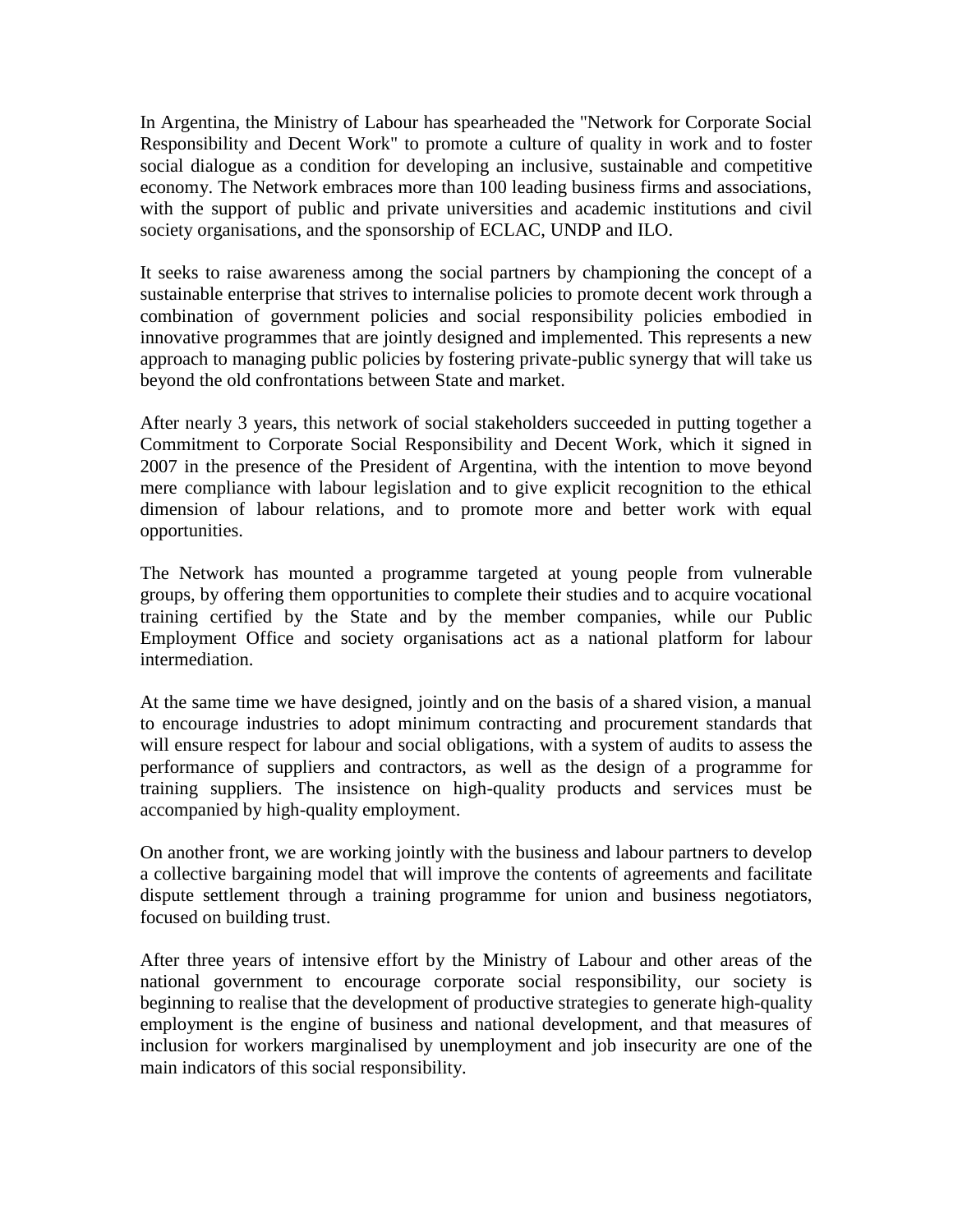To date, the CSR agenda has been shaped by multinational enterprises, consumers, investors and governments in the industrialised countries. According to a World Bank report, however, it has not been incorporated to the same extent into the public sectors of emerging countries. Yet it is in those countries that this agenda is of the greatest importance. And that is why we are here.

It is quite reasonable for OECD governments to urge their businesses to observe a set of recognised principles and standards wherever they operate, but what is important for our emerging countries is the recommendation to encourage their local managers or business partners, including distributors, suppliers and subcontractors, to apply the principles of responsible corporate conduct.

In large firms, and especially in multinational enterprises, the concept of decent work needs to be re-emphasised, recognising that the influence and power of this business dimension will have an influence not only on direct labour relations but on the entire value chain, on the local economy, and on the quality of life for all or a portion of the population.

When people in the home countries talk about outsourcing, they are referring to a virtuous kind of outsourcing based on specialisation which will raise quality standards. On the other hand, I am sorry to say that when those same firms operate in emerging countries, outsourcing frequently means insecurity. I am referring to the evasion of minimum standards, cost-cutting in the worst ways, and the degradation of working conditions.

The effect of these practices is to transfer labour risks to the subcontracted party, just as happens with environmental risks. That obliges us to maintain joint liability ["juridical solidarity"] as the only way to control risks.

How much better it would be if we could achieve the desired objective through voluntary observance of the OECD guidelines and the recommendations in the ILO's Tripartite Declaration on Multinational Enterprises!

The message we want to transmit to leading businesses, then, is that we expect them to make a special point of telling their distributors, suppliers and contractors about their values and codes of conduct as guiding elements. They must hold those parties to the same principles of social responsibility. They must insist that those parties observe the same patterns of conduct towards their workers, and they must monitor compliance at every stage of the value chain and throughout the world.

For a long time now the executives of leading companies have been aware that improving product quality has the natural and inevitable effect of improving productivity.

Now, recent ILO studies show that improving the quality of working conditions can also have a highly positive effect on productivity, mainly by boosting worker motivation, reducing absenteeism, and cutting the risk of accidents.